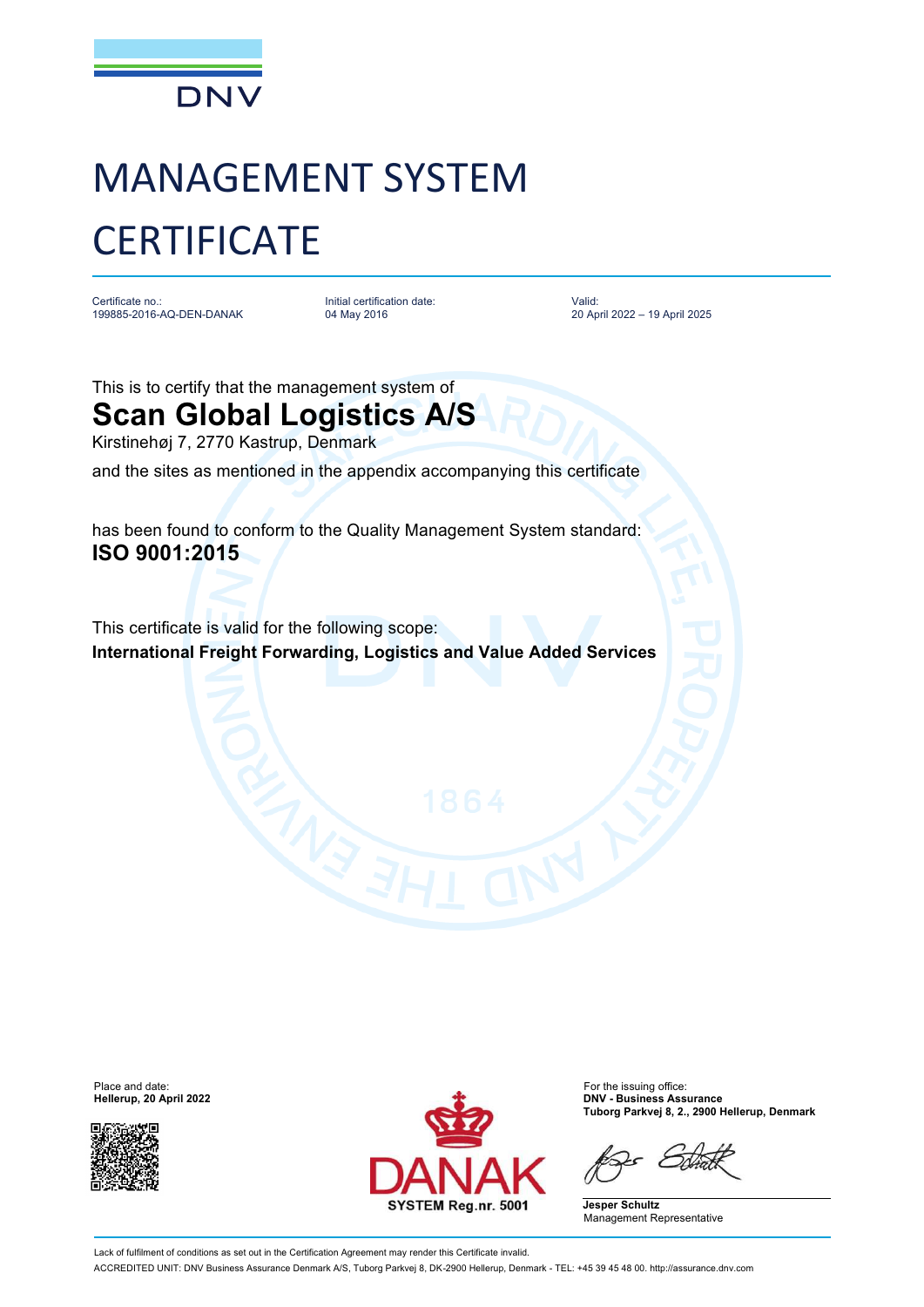

Place and date: Hellerup, 20 April 2022

## **Appendix to Certificate**

## **Scan Global Logistics A/S**

Locations included in the certification are as follows:

| <b>Site Name</b>          | <b>Site Address</b>                                                                      | <b>Site Scope</b>                                                       |
|---------------------------|------------------------------------------------------------------------------------------|-------------------------------------------------------------------------|
| Scan Global Logistics A/S | Kirstinehøj 7, 2770 Kastrup, Denmark                                                     | International Freight Forwarding, Logistics<br>and Value Added Services |
| Scan Global Logistics A/S | Cargo Centervej 15, 1. 5, 7190 Billund,<br><b>Denmark</b>                                | International Freight Forwarding, Logistics<br>and Value Added Services |
| Scan Global Logistics A/S | Esbjerg Business Park Airport, John<br>Tranums Vej 23, 6705 Esbjerg Ø,<br><b>Denmark</b> | International Freight Forwarding, Logistics<br>and Value Added Services |
| Scan Global Logistics A/S | Transportcenter Allé 5-11 & 4-6, 7400<br>Herning, Denmark                                | International Freight Forwarding, Logistics<br>and Value Added Services |
| Scan Global Logistics A/S | Pakhusgaarden 4, 5000 Odense C,<br>Denmark                                               | International Freight Forwarding, Logistics<br>and Value Added Services |
| Scan Global Logistics A/S | Hasselager Centervej 13-17, 8260 Viby J,<br>Denmark                                      | International Freight Forwarding, Logistics<br>and Value Added Services |
| Scan Global Logistics A/S | Strømmen 6, 9400 Nørresundby, Denmark                                                    | International Freight Forwarding, Logistics<br>and Value Added Services |
| Scan Global Logistics AS  | Hovfaret 13, 4.ETG, 0275 Oslo, Norway                                                    | International Freight Forwarding, Logistics<br>and Value Added Services |
| Scan Global Logistics AS  | Syretårnet 3, 3005 Drammen, Norway                                                       | International Freight Forwarding, Logistics<br>and Value Added Services |
| Scan Global Logistics AS  | Vingveien 2, 4050 Sola, Norway                                                           | International Freight Forwarding, Logistics<br>and Value Added Services |
| Scan Global Logistics OY  | Ansatie 6A, 01740 Vantaa, Finland                                                        | International Freight Forwarding, Logistics<br>and Value Added Services |
| Scan Global Logistics AB  | Stenbrovägen 5, 253 68, Helsingborg,<br>Sweden                                           | International Freight Forwarding, Logistics<br>and Value Added Services |
| Scan Global Logistics AB  | Kabelgatan 5, 195 60, Arlandastad,<br>Sweden                                             | International Freight Forwarding, Logistics<br>and Value Added Services |
| Scan Global Logistics AB  | Nellickevägen 22, 412 63, Göteborg,<br>Sweden                                            | International Freight Forwarding, Logistics<br>and Value Added Services |
| Scan Global Logistics AB  | Tegelängsgatan 13, 602 28, Norrköping,<br>Sweden                                         | International Freight Forwarding, Logistics<br>and Value Added Services |
| Scan Global Logistics AB  | Bronsåldersgatan 10B, 213 76, Malmö,<br>Sweden                                           | International Freight Forwarding, Logistics<br>and Value Added Services |
| <b>SGL Express A/S</b>    | Kirstinehøj 7, 2770 Kastrup, Denmark                                                     | International Freight Forwarding, Logistics<br>and Value Added Services |
| <b>SGL Express A/S</b>    | Cargo Centervej 15, 1. 5, 7190 Billund,<br>Denmark                                       | International Freight Forwarding, Logistics<br>and Value Added Services |
| <b>SGL Express AB</b>     | Bronsåldersgatan 10B, 213 76, Malmö,<br>Sweden                                           | International Freight Forwarding, Logistics<br>and Value Added Services |
| <b>SGL Road ApS</b>       | Hasselager Centervej 13-17, 8260 Viby J,<br>Denmark                                      | International Freight Forwarding, Logistics<br>and Value Added Services |

Lack of fulfilment of conditions as set out in the Certification Agreement may render this Certificate invalid.

ACCREDITED UNIT: DNV Business Assurance Denmark A/S, Tuborg Parkvej 8, DK-2900 Hellerup, Denmark - TEL: +45 39 45 48 00. <http://assurance.dnv.com>